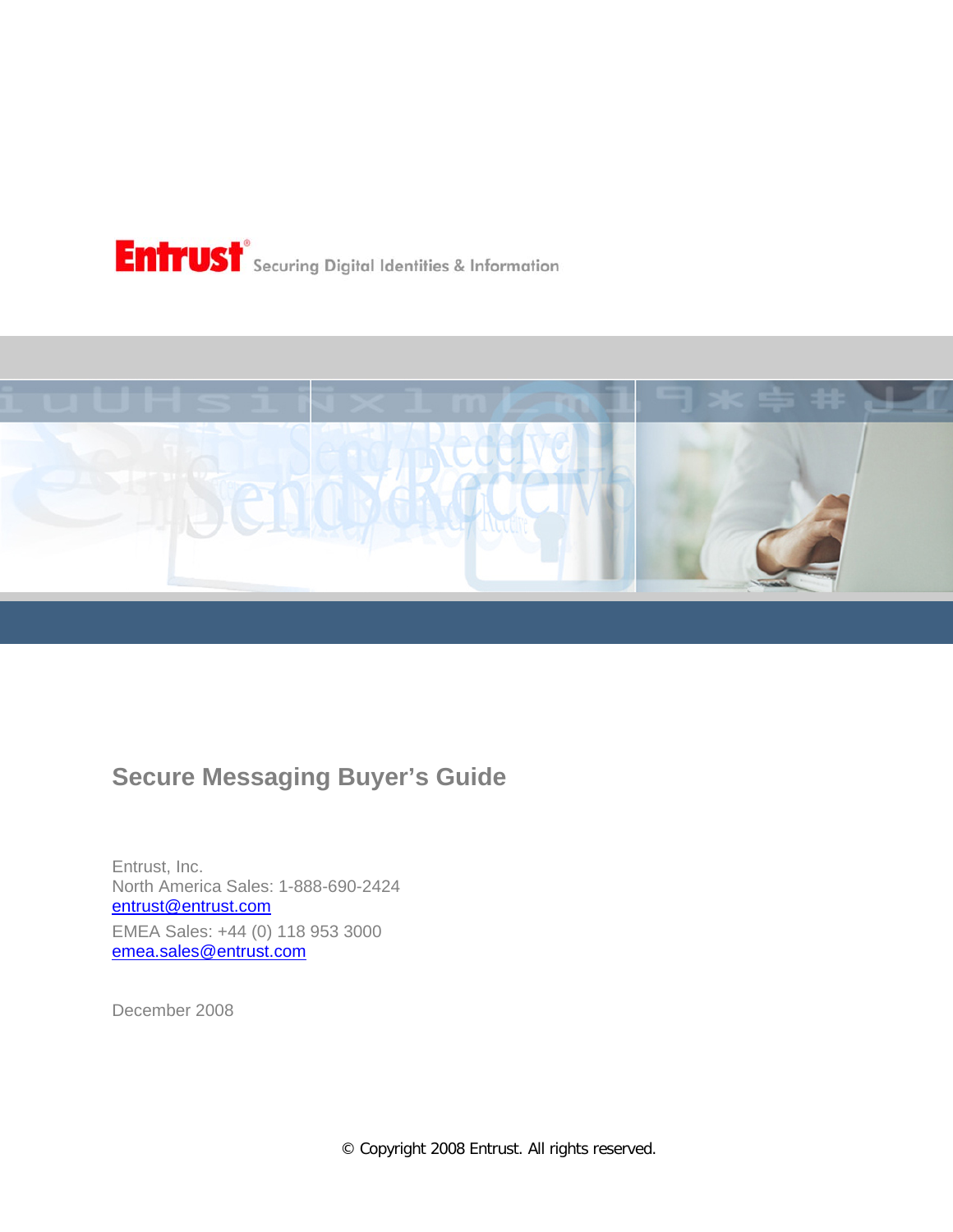Entrust is a registered trademark of Entrust, Inc. in the United States and certain other countries. Entrust is a registered trademark of Entrust Limited in Canada. All other company and product names are trademarks or registered trademarks of their respective owners. The material provided in this document is for information purposes only. It is not intended to be advice. You should not act or abstain from acting based upon such information without first consulting a professional. ENTRUST DOES NOT WARRANT THE QUALITY, ACCURACY OR COMPLETENESS OF THE INFORMATION CONTAINED IN THIS ARTICLE. SUCH INFORMATION IS PROVIDED "AS IS" WITHOUT ANY REPRESENTATIONS AND/OR WARRANTIES OF ANY KIND, WHETHER EXPRESS, IMPLIED, STATUTORY, BY USAGE OF TRADE, OR OTHERWISE, AND ENTRUST SPECIFICALLY DISCLAIMS ANY AND ALL REPRESENTATIONS, AND/OR WARRANTIES OF MERCHANTABILITY, SATISFACTORY QUALITY, NON-INFRINGEMENT, OR FITNESS FOR A SPECIFIC PURPOSE.

© Copyright 2008 Entrust. All rights reserved.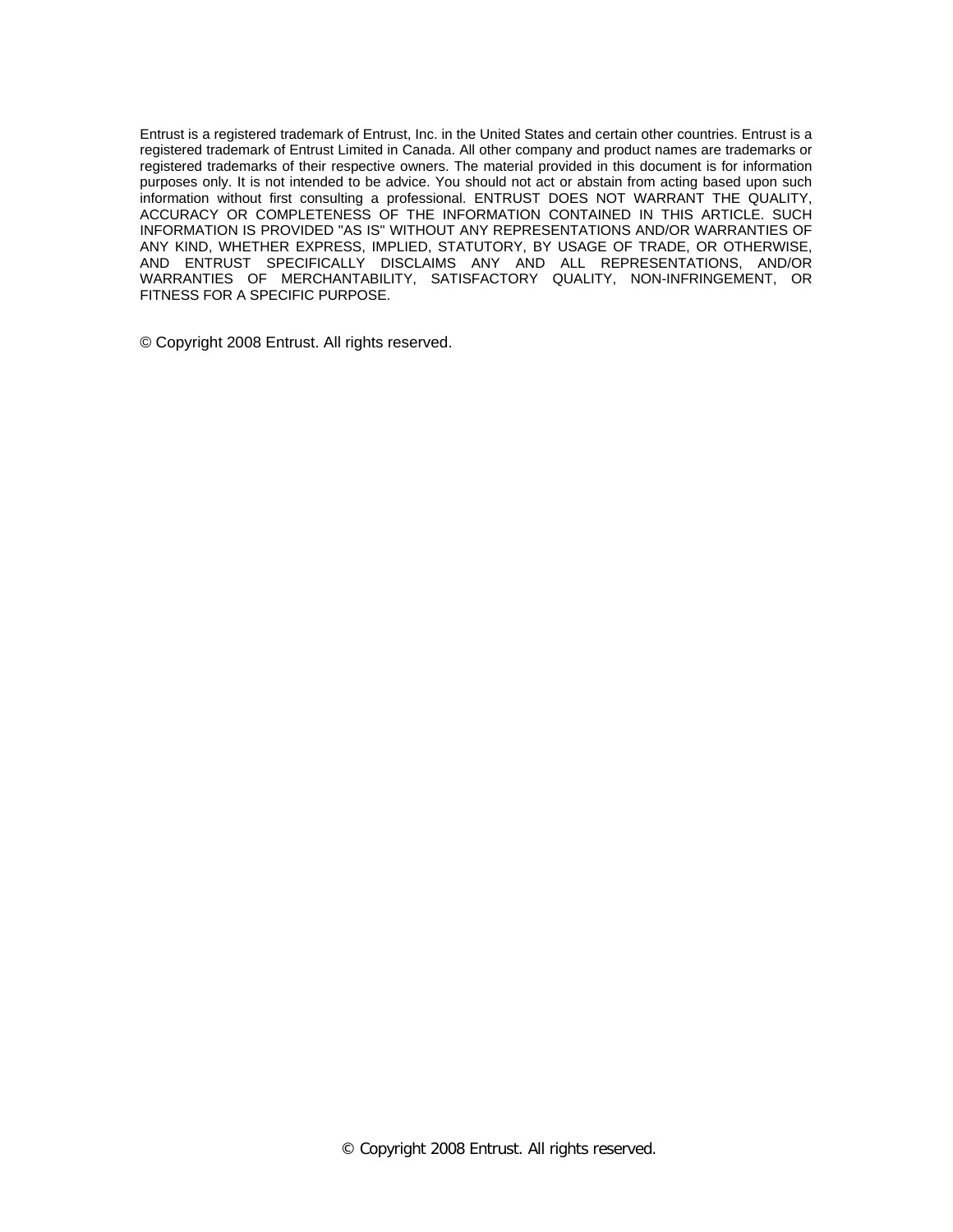## **Table of Contents**

|  |                                                             | Key Considerations When Selecting a Secure E-mail Solution2 |  |
|--|-------------------------------------------------------------|-------------------------------------------------------------|--|
|  | 1.1<br>1.2<br>1.3<br>1.4<br>1.5<br>1.6<br>1.7<br>1.8<br>1.9 |                                                             |  |
|  |                                                             |                                                             |  |
|  | 2.1<br>2.2<br>2.3<br>2.4<br>2.5                             |                                                             |  |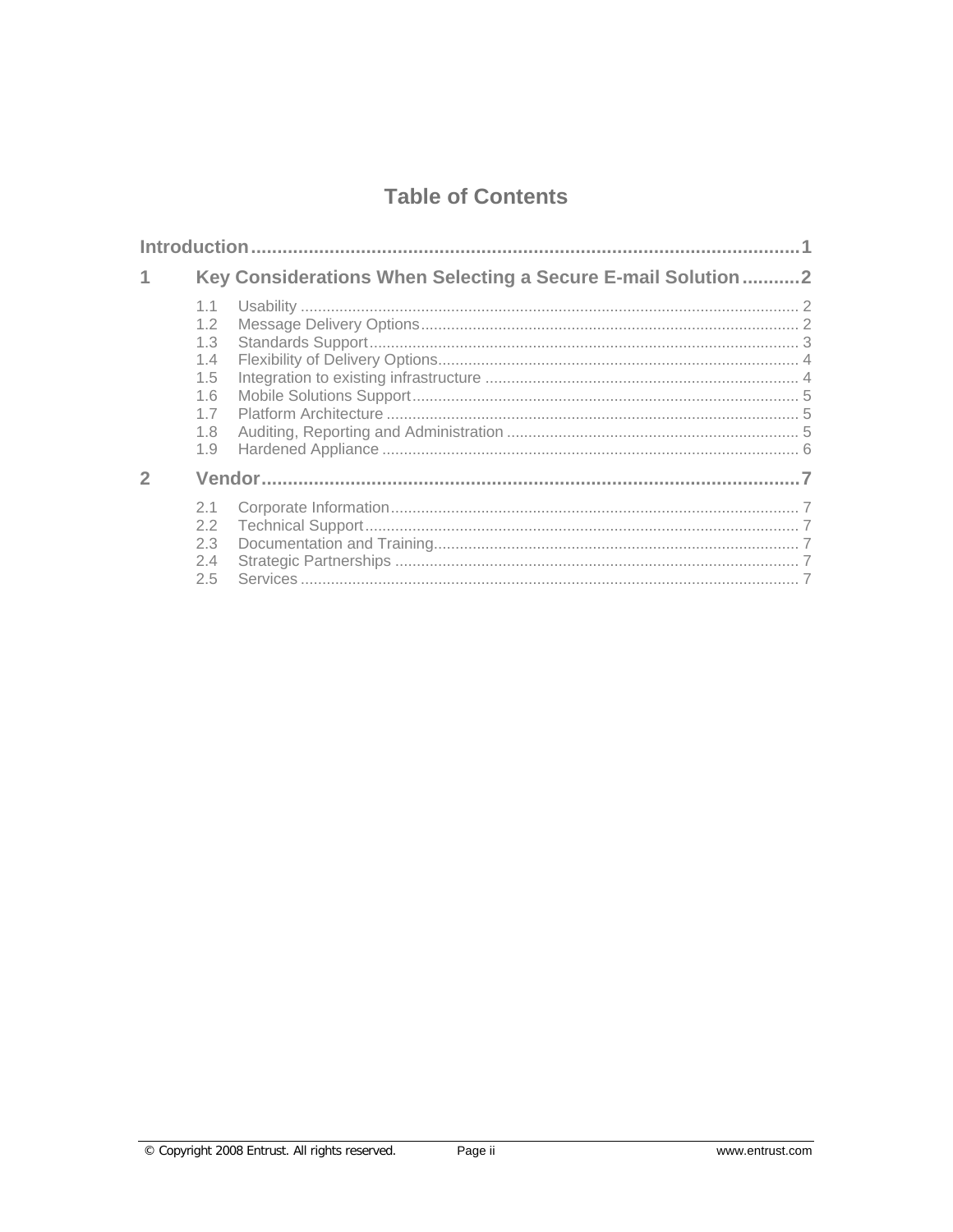

## <span id="page-3-0"></span>**Introduction**

This guide has been developed to assist organizations in identifying their requirements for a secure e-mail solution to meet business and security needs. It outlines key questions that should be considered during the selection process to ensure the chosen solution addresses the organization's requirements from business and operational perspectives.

Government and commercial organizations are being challenged to implement cost-effective security solutions that meet the operational needs of their end-users while complying with regulatory requirements. Given this context, a secure e-mail solution should address an organization's need to transparently manage encryption functions and enforce corporate secure e-mail policies, while making it easier to communicate securely with external business partners and customers. It should also enable — not hinder — organizations to develop secure online business processes to reduce cost while improving online services through the addition of security.

To attain these goals, a secure e-mail solution must be a flexible, scalable platform that can simultaneously support a multitude of secure e-mail configurations to meet diverse business needs today and in the future.

This document provides questions and issues to reflect upon during the vendor solution evaluation process, which have been organized into key areas of consideration. These questions have been provided to assist your internal project team to determine what questions need to be asked of a potential vendor. This is not intended to be an exhaustive list. It is meant as a starting place to assist you in your review process.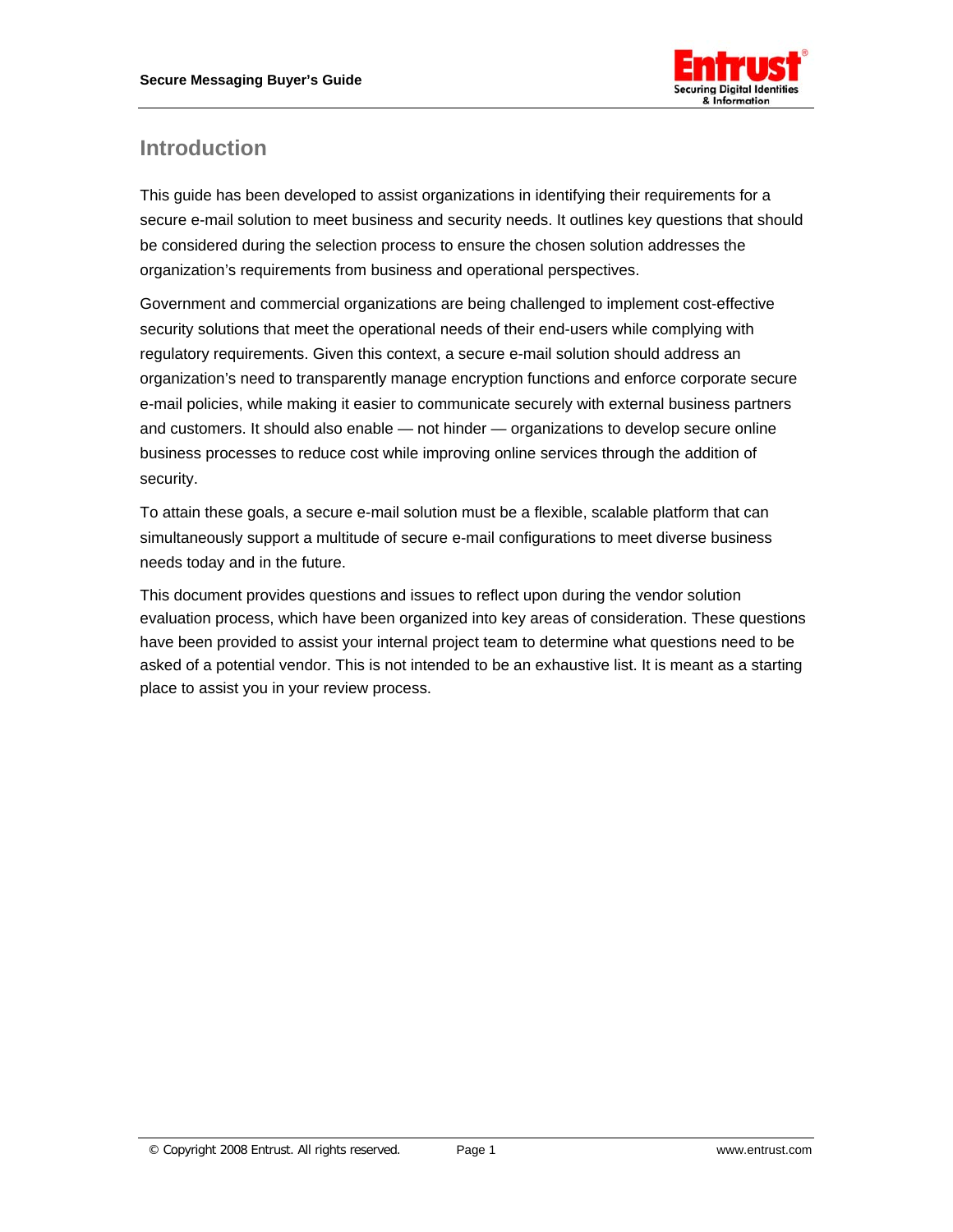

### <span id="page-4-0"></span>**1 Key Considerations When Selecting a Secure E-mail Solution**

#### **1.1 Usability**

- 1.1.1 Is the solution simple to use for senders and recipients?
- 1.1.2 Does the solution simultaneously support multiple languages based on the user's localized language settings? For example, when a user with a browser configured for French accesses webmail, is the interface French?
- 1.1.3 Does the solution leverage existing user-desktop encryption software? Does it support existing credentials that internal and external users may already have?
- 1.1.4 Are all certificate management processes automated? Does the solution support:
	- Automatic harvest of certificates for external recipients
	- Automatic generation of credentials for internal users when sending to recipients with differing encryption capabilities
	- Automatic generation of credentials for external users in a variety of methods (S/MIME, PDF, Webmail)
- 1.1.5 Does the solution support a simplified interface for consumer-based messaging? It should not force software or script downloads to users.
- 1.1.6 Does the solution provide password hints and password history to unburden administrators?
- 1.1.7 Does the solution offer a choice of boundary- or desktop-based encryption buttons so that users can easily flag a message for encryption?

#### **1.2 Message Delivery Options**

- 1.2.1 Does the solution offer a variety of secure e-mail delivery methods to meet the needs of a wide variety of recipients? These should be supported concurrently and support offline decryption of messages.
- 1.2.2 Are there any requirements for recipients to download software, plug-ins or scripts? Recipients should not have to download any non-standard software extensions, plug-in or scripts.
- 1.2.3 Does the solution offer flexible configuration options on behalf of recipients? For example, the system can be configured to enable/disable the ability to forward, reply, access address books, etc.
- 1.2.4 Does the solution support ad hoc message delivery to allow senders to define a password on-the-fly without having recipients register on the system? (This is useful for securely messaging to prospective clients or to those for "one-off" communications.)
- 1.2.5 Does the solution support standards-based delivery directly to desktop e-mail clients (e.g., Microsoft Outlook and Lotus Notes) using industry-standard methods such as S/MIME, PGP or PDF?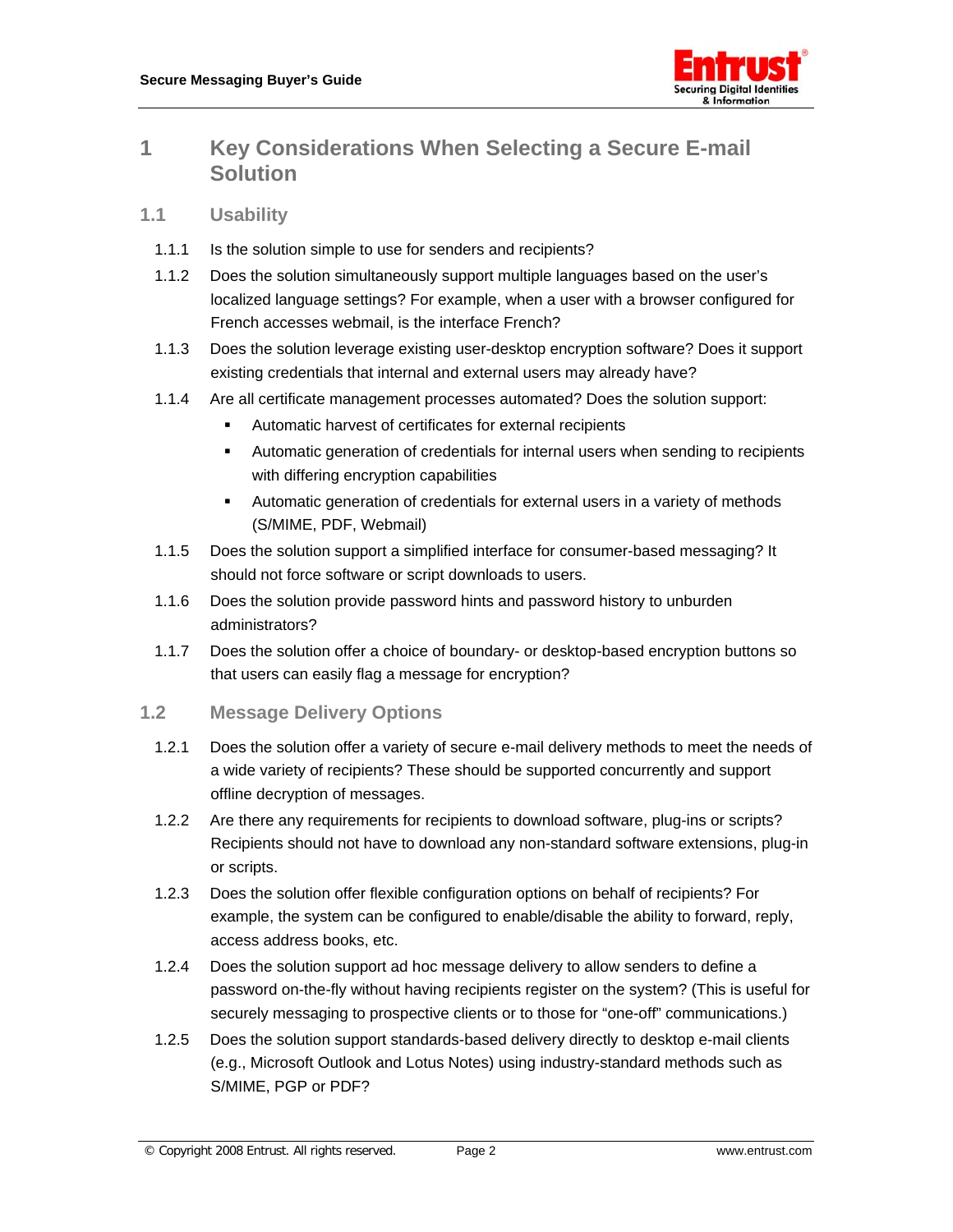

- <span id="page-5-0"></span>1.2.6 Does the solution offer the ability to generate standards-based credentials for external recipients who do not have existing certificates?
- 1.2.7 Does the solution have the ability to deliver e-mail in an encrypted Web-based envelope (webmail push)?
- 1.2.8 Does the solution have the ability to provide a secure webmail inbox for external recipients (webmail pull)?
- 1.2.9 Does the solution offer full mailbox capability, including folder management, ability to reply securely, sent history, etc.?
- 1.2.10 Does the solution have the ability to send secure encrypted messages to non-certificate users, allowing them to decrypt using existing desktop applications such as PDF readers?
- 1.2.11 Does the solution provide support for standard secure e-mail capabilities such as encrypted replies or encrypted attachments?
- 1.2.12 Is the solution an integral part of the messaging system for account creation, management, etc.?
- 1.2.13 Does the solution support custom branding templates on secure e-mail?
- 1.2.14 Is the solution easily integrated to other gateway-based systems for gateway-togateway encryption?

#### **1.3 Standards Support**

- 1.3.1 Does the solution support standards based encryption methods to ensure external users can decrypt using existing desktop applications such as Microsoft Outlook, Adobe Acrobat, Internet Explorer, etc.?
- 1.3.2 Does the solution ensure all recipients (with or without credentials) can decrypt messages with existing desktop technology?
- 1.3.3 Does the solution support all industry standard e-mail encryption standards?
- 1.3.4 Does the solution ensure that senders and recipients can manage e-mail natively in Microsoft Outlook or other clients?
- 1.3.5 There should not be a need for external users to load custom extensions/applets on the PC. Does the solution support this requirement?
- 1.3.6 Does the solution support digital signatures? This can be key to future e-enablement of business processes.
- 1.3.7 Does the solution interoperate with other standards-based encryption gateway appliances to provide gateway-to-gateway encryption?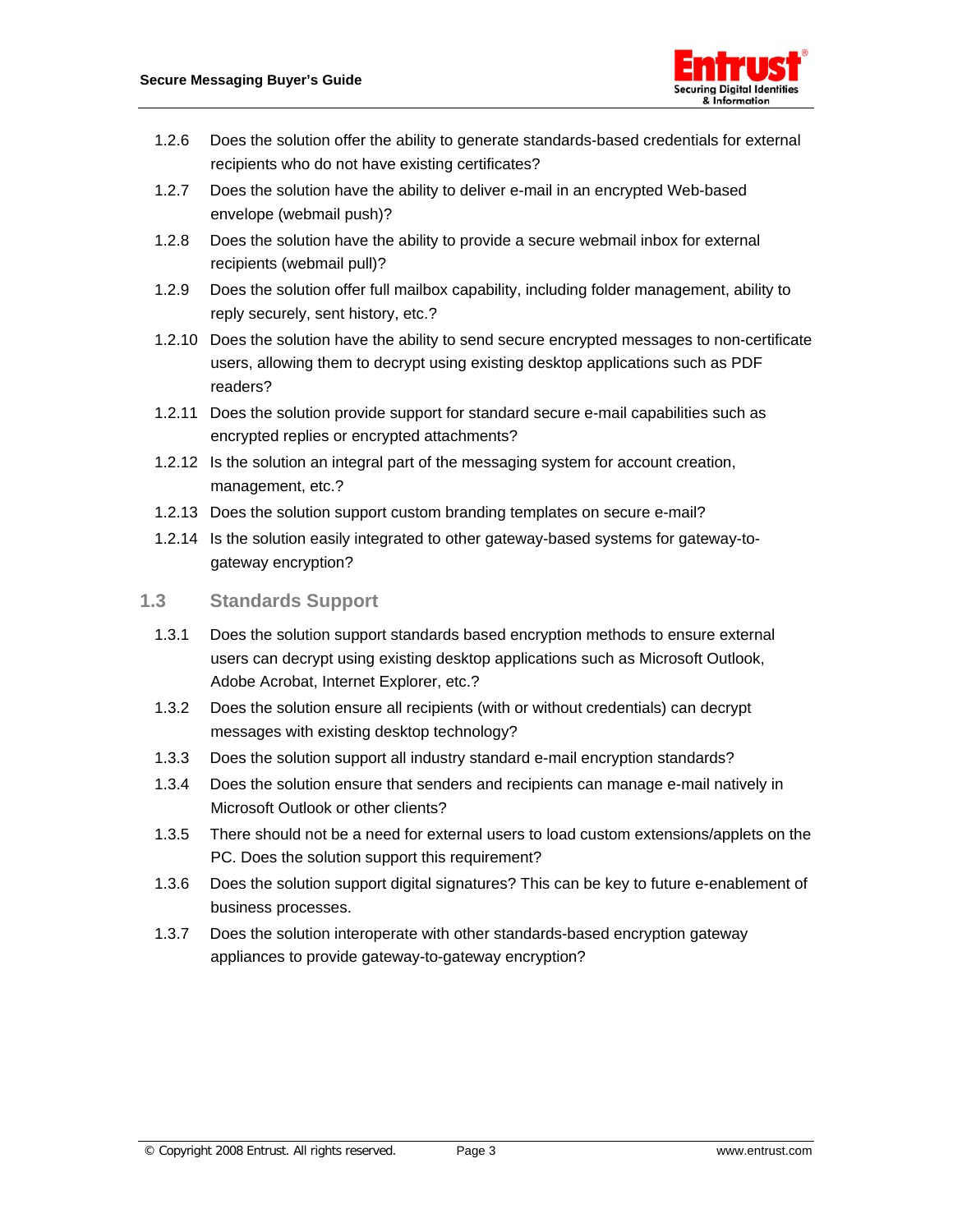

#### <span id="page-6-0"></span>**1.4 Flexibility of Delivery Options**

- 1.4.1 Does the solution support end-to-end encryption as well as boundary-based encryption? Can it support both simultaneously based on user groups?
- 1.4.2 Does the solution interoperate on behalf of desktop encryption users to automate external delivery and certificate management?
- 1.4.3 Does the solution interoperate with content-control systems such that when a message contains sensitive information, it is automatically encrypted without user intervention?
- 1.4.4 The solution should provide options for users to flag messages to be encrypted at the network boundary. This can be done by setting message attributes (header information) or with an optional e-mail client plug-in. Does the solution support this functionality?
- 1.4.5 An interface should be available to allow senders to define a message-specific password and flag that message for encryption for "ad hoc" secure messaging. Is this supported?

#### **1.5 Integration to existing infrastructure**

- 1.5.1 Does the solution support integration to off-board certification authorities (CA) and provide the ability to:
	- **EXECTE EXECTED** Leverage existing certificates within the organization
	- Allow the messaging server to interoperate with existing desktop encryption solutions within the organization to extend secure messaging outside the network and automate message delivery, certificate harvest, etc.
	- **EXECTE AT A Leverage existing Certificate Revocation Lists (CRLs) and investments in** corporate certification authorities
	- **Utilize the certificate creation and management capabilities provided by the** existing certification authority infrastructure/PKI
- 1.5.2 Does the solution provide secure interoperability with any content-scanning vendor for automated encryption?
- 1.5.3 Does the solution integrate with existing portal authentication systems such that external users or system administrators can gain secure access to the system using their usual way of authentication?
- 1.5.4 Does the solution integrate to standard SNMP management systems? (SNMP monitors hardware, operating system and application with definable thresholds and traps.)
- 1.5.5 Does the solution support multifactor authentication?
- 1.5.6 Does the solution integrate with both boundary and end-to-end archiving solutions? Desktop-encrypted messages should be decrypted on their way into the archive to support full-text scanning, e-discovery and retrieval, etc.
- 1.5.7 Does the solution integrate with complementary e-mail applications such as content analysis, e-mail hygiene, etc.?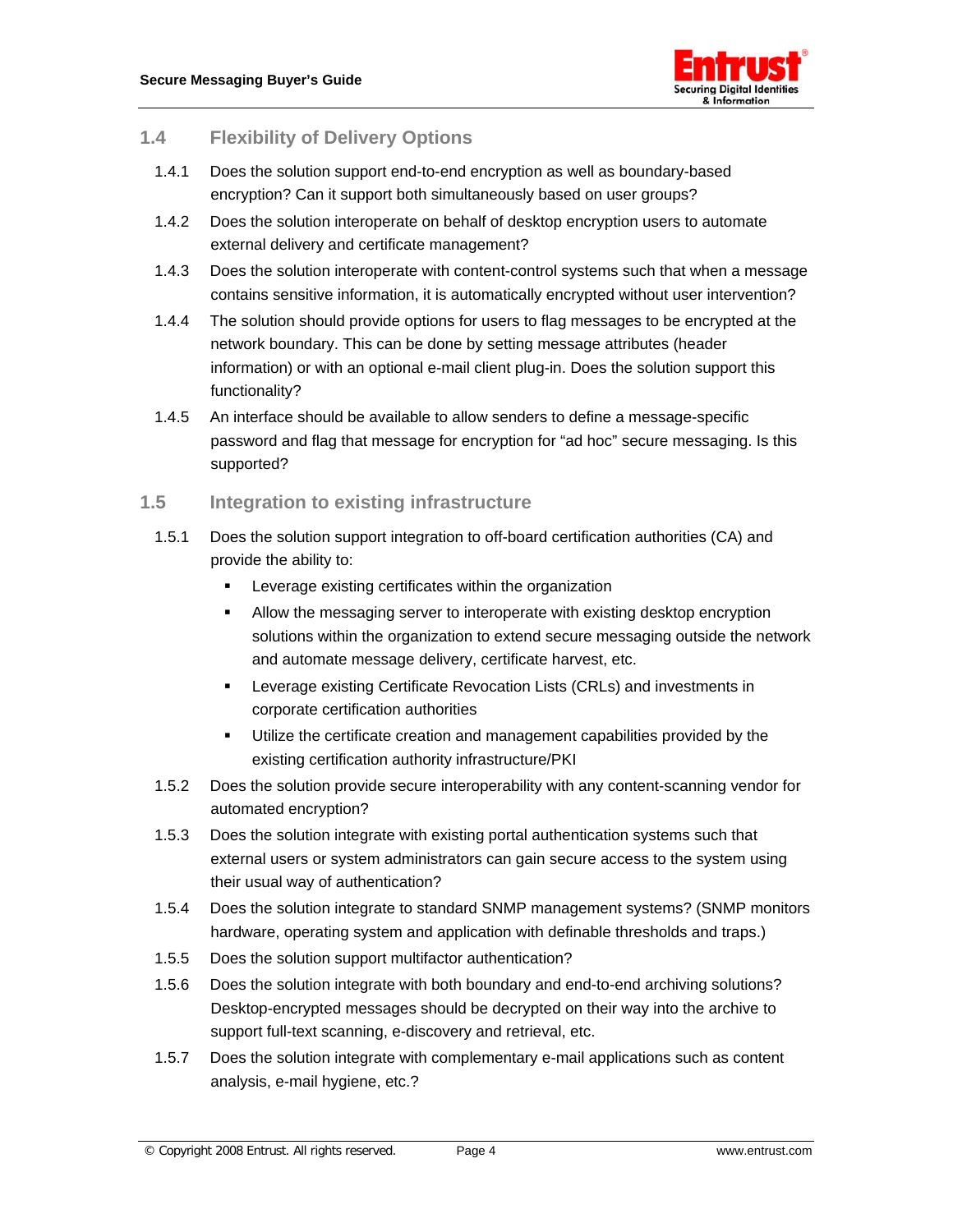

#### <span id="page-7-0"></span>**1.6 Mobile Solutions Support**

- 1.6.1 Is the solution capable of automating encryption for BlackBerry users, leveraging the existing user certificates and BlackBerry features?
- 1.6.2 Does the solution support mobile phone users? If so, are they able to access and read secure webmail in a mobile browser interface?
- 1.6.3 Does the solution support Microsoft Windows Mobile?

#### **1.7 Platform Architecture**

- 1.7.1 Describe how the solution is hardened, including the hardware, operating system and application environment.
- 1.7.2 Does the solution include hardware and/or software redundancy and fault tolerance capabilities? If so, please list them.
- 1.7.3 Solution architecture should support out-of-box clustering for simple scalability and management. As needs increase, the system should easily incorporate cluster nodes for increased capacity. Pricing should support this per-cpu scalability model. Does the solution meet these requirements?
- 1.7.4 Does the solution support the ability to have Web-only nodes so that critical components can be located securely while Web interfaces can be accessed within a DMZ environment?
- 1.7.5 Does the solution support a disaster recovery plan so that nodes may be located in separate geographic locations while being managed through a single management console?
- 1.7.6 Does the solution enable administrators to define password length and characteristics for external mail recipients?

#### **1.8 Auditing, Reporting and Administration**

- 1.8.1 Does the solution provide complete audit capabilities to monitor all system configuration or administration changes?
- 1.8.2 Does the solution allow definition of roles-based access to restrict and report on administrative and configuration responsibilities?
- 1.8.3 Does the solution provide the ability to monitor/manage cluster-wide from a single interface?
- 1.8.4 Does the solution support comprehensive management of user mailboxes for webmail pull, including message expiry and automated mailbox cleanup?
- 1.8.5 Does the solution provide detailed reporting that can be run on a scheduled or ad hoc basis for all aspects of the messaging server's use? Are these reports viewable within the management interface or exportable to standards-based reporting systems?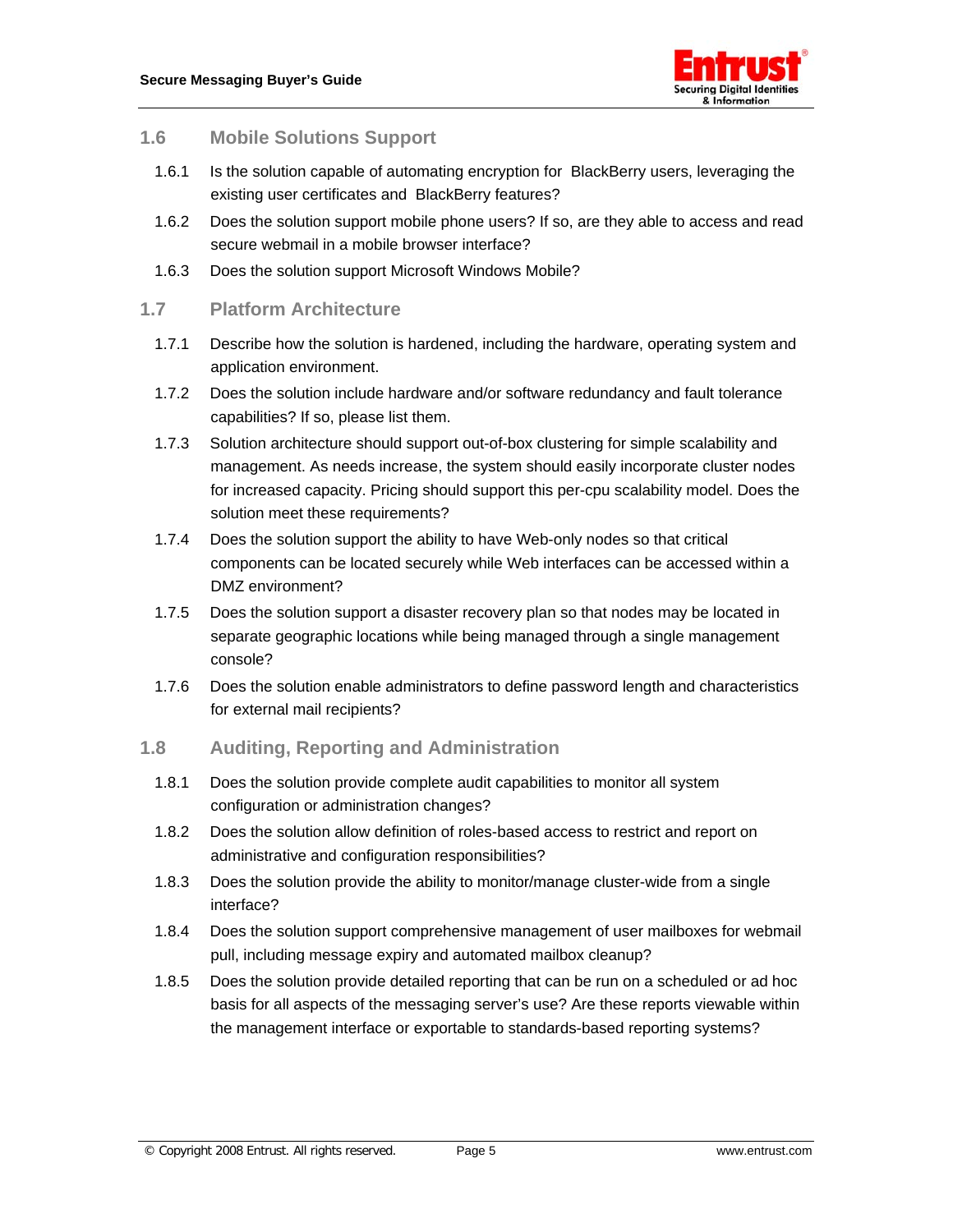

#### <span id="page-8-0"></span>**1.9 Hardened Appliance**

- 1.9.1 Is the solution based on a hardened OS that ensures it is secure (.i.e., weak security portions of the OS and hardware have been removed)?
- 1.9.2 Is the solution FIPS-validated to ensure the utmost in security as validated by an external organization?
- 1.9.3 Does the solution have a defined security process to facilitate updates and patches to ensure maintenance of the solutions hardware and software?
- 1.9.4 Does the solution support roles-based access to critical system administration functions, ensuring only those authorized access the appliance and the configuration remains secure?
- 1.9.5 Does the solution have the capability to fully audit configuration and administration functions in order to track changes?